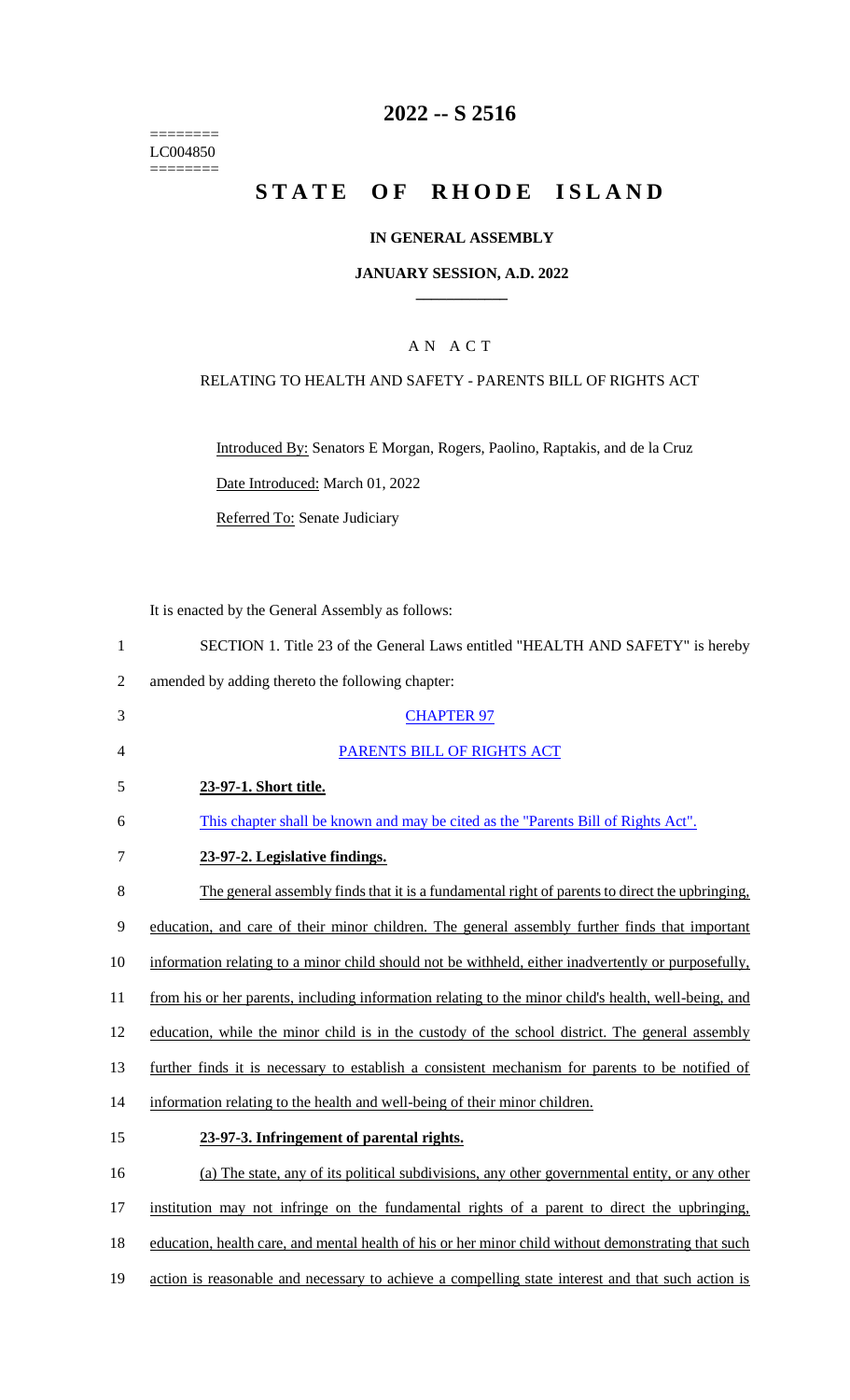narrowly tailored and is not otherwise served by a less restrictive means. (b) For purposes of this chapter, the term "parent" means a person who has legal custody of a minor child as a natural or adoptive parent or a legal guardian. **23-97-4. Parental rights.** (a) All parental rights are reserved to the parent of a minor child in this state without obstruction or interference from the state, any of its political subdivisions, any other governmental entity, or any other institution, including, but not limited to, all of the following: (1) The right to direct the education and care of his or her minor child. (2) The right to direct the upbringing and the moral and religious training of his or her minor child. (3) The right to apply to enroll his or her minor child in a public school or, as an alternative to public education, a private school, including a religious school, a home education program, or 13 other available options, as authorized by law. 14 (4) The right to access and review all school records relating to his or her minor child. (5) The right to make health care decisions for his or her minor child, unless otherwise provided by law. (6) The right to access and review all medical records of his or her minor child unless 18 prohibited by law, or if the parent is the subject of an investigation of a crime committed against the minor child the records may be withheld, if a law enforcement agency or official upon application to a court of competent jurisdiction obtains an order that the information is not to be released. (7) The right to consent in writing before a biometric scan of his or her minor child is made, shared, or stored. (8) The right to consent in writing before any record of his or her minor child's blood or deoxyribonucleic acid (DNA) is created, stored, or shared, except as required by law or authorized 26 pursuant to a court order. (9) The right to consent in writing before the state or any of its political subdivisions makes a video or voice recording of his or her minor child unless such recording is made during or as part of a court proceeding or is made as part of a forensic interview in a criminal or department of children, youth and families investigation or is to be used solely for the following: (i) A safety demonstration, including the maintenance of order and discipline in the common areas of a school or on student transportation vehicles; (ii) A purpose related to a legitimate academic or extracurricular activity; 34 (iii) A purpose related to regular classroom instructions;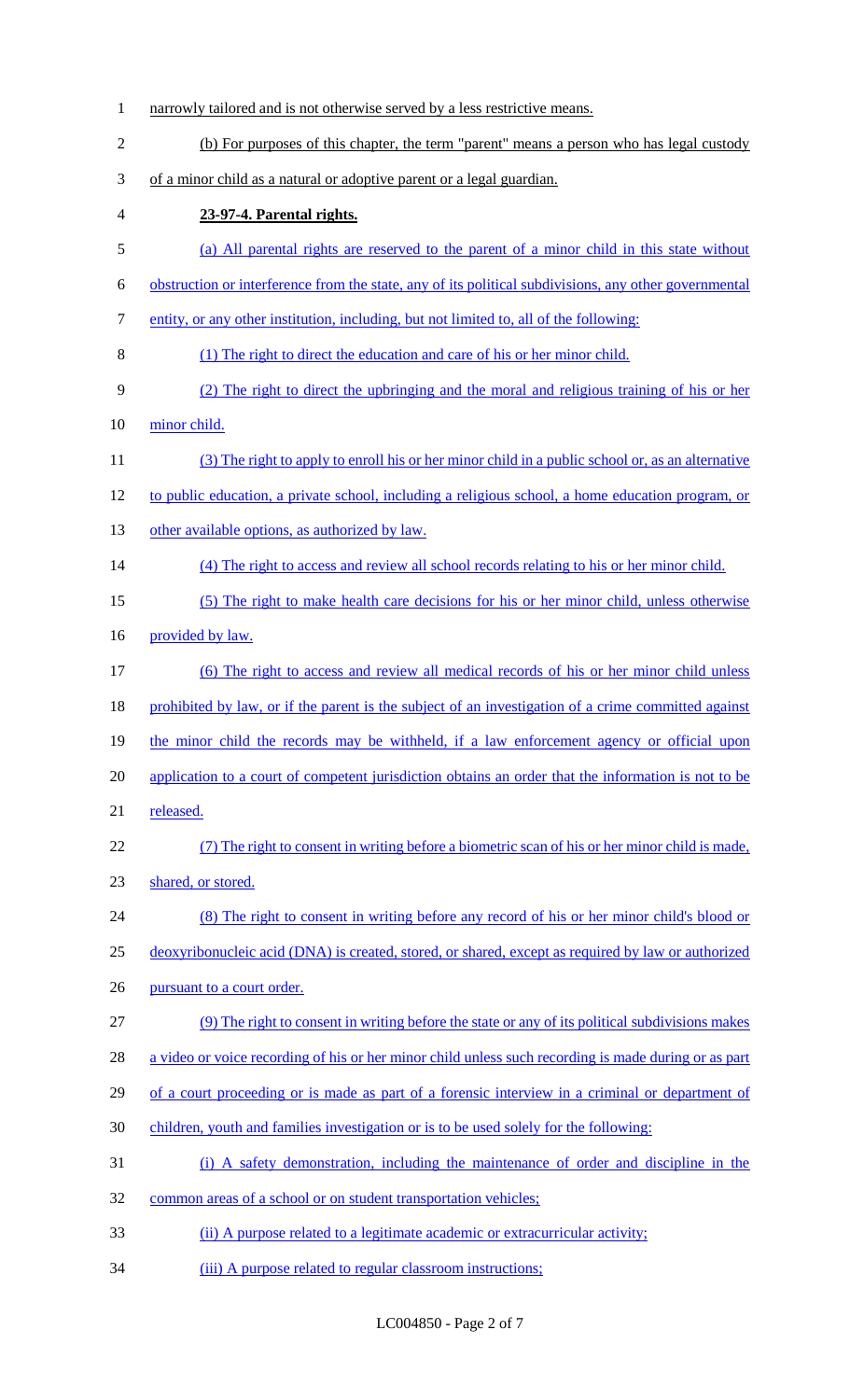| $\mathbf{1}$   | (iv) Security or surveillance of buildings or grounds; or                                                    |
|----------------|--------------------------------------------------------------------------------------------------------------|
| $\overline{2}$ | (v) A photo identification card.                                                                             |
| 3              | (10) The right to be notified promptly if an employee of the state, any of its political                     |
| 4              | subdivisions, any other governmental entity, or any other institution suspects that a criminal offense       |
| 5              | has been committed against his or her minor child, unless the incident has first been reported to law        |
| 6              | enforcement or the department of children, youth and families and notifying the parents would                |
| 7              | impede the investigation.                                                                                    |
| 8              | (b) This section does not:                                                                                   |
| 9              | (1) Authorize a parent of a minor child in this state to engage in conduct that is unlawful                  |
| 10             | or to abuse or neglect his or her minor child in violation of law;                                           |
| 11             | (2) Condone, authorize, approve, or apply to a parental action or decision that would end                    |
| 12             | life;                                                                                                        |
| 13             | (3) Prohibit a court of competent jurisdiction, law enforcement officer, or employees of a                   |
| 14             | government agency that is responsible for child welfare from acting in his or her official capacity          |
| 15             | within the reasonable and prudent scope of his or her authority; or                                          |
| 16             | (4) Prohibit a court of competent jurisdiction from issuing an order that is otherwise                       |
| 17             | permitted by law.                                                                                            |
| 18             | (c) An employee of the state, any of its political subdivisions, or any other governmental                   |
| 19             | entity who encourages or coerces, or attempts to encourage or coerce, a minor child to withhold              |
| 20             | information from his or her parent may be subject to disciplinary action.                                    |
| 21             | (d) A parent of a minor child in this state has inalienable rights that are more comprehensive               |
| 22             | than those listed in this section, unless such rights have been legally waived or terminated. This           |
| 23             | chapter does not prescribe all rights to a parent of a minor child in this state. Unless required by         |
| 24             | <u>law, the rights of a parent of a minor child in this state may not be limited or denied. This chapter</u> |
| 25             | may not be construed to apply to a parental action or decision that would end life.                          |
| 26             | 23-97-5. Parental consent for health care services.                                                          |
| 27             | (a) Except as otherwise provided by law, a health care provider or professional, as defined                  |
| 28             | in § 27-19-1, or an individual employed by such health care practitioner may not provide or solicit          |
| 29             | or arrange to provide health care services or prescribe medicinal drugs to a minor child without             |
| 30             | first obtaining written parental consent.                                                                    |
| 31             | (b) Except as otherwise provided by law or a court order, a health care provider may not                     |
| 32             | allow a medical procedure to be performed on a minor child in its facility without first obtaining           |
| 33             | written parental consent.                                                                                    |
| 34             | This section does not apply to an abortion, which is governed by chapter 4.13 of title                       |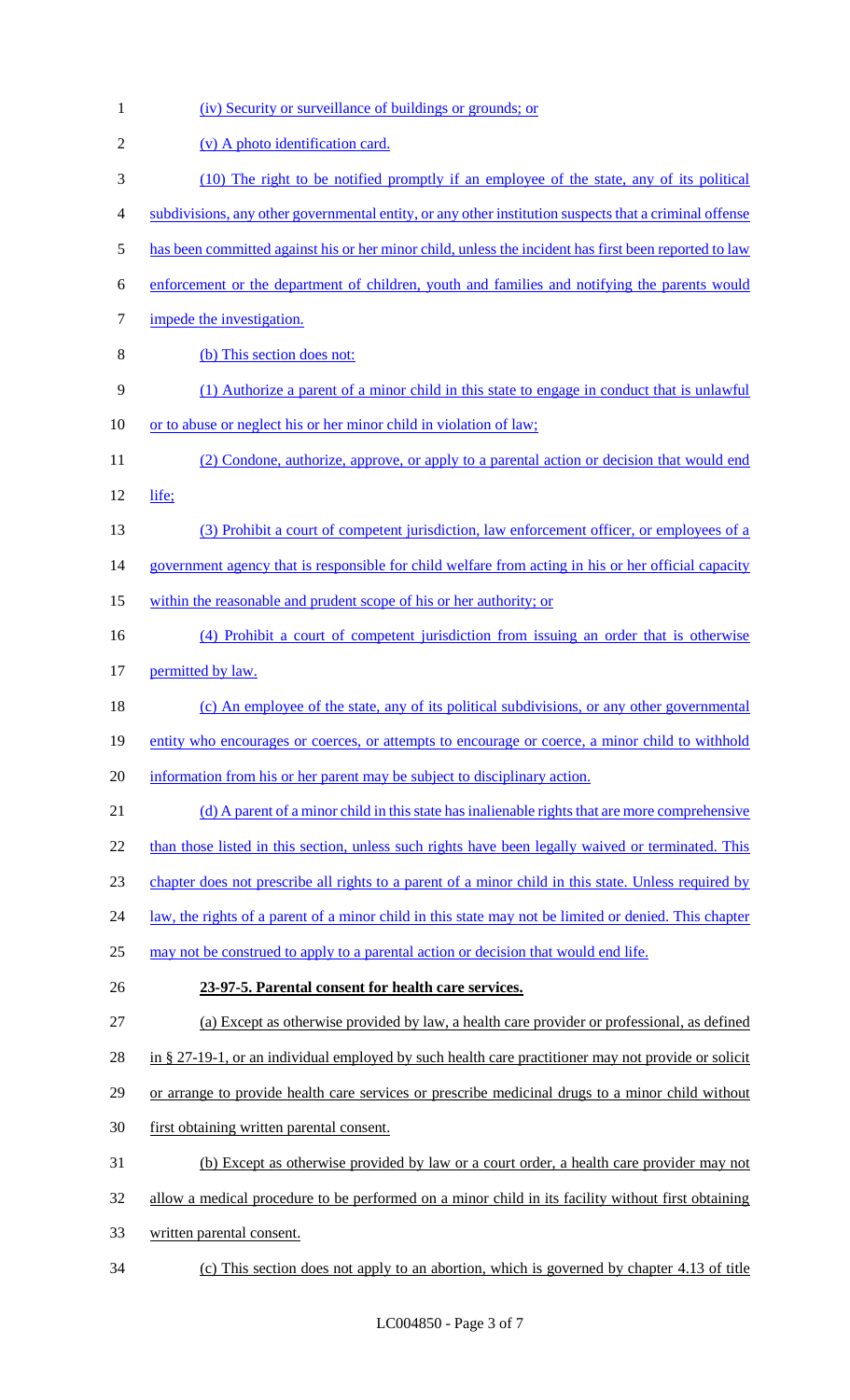1 23.

| $\mathbf{2}$             | (d) This section does not apply to services provided by a clinical laboratory, unless the               |
|--------------------------|---------------------------------------------------------------------------------------------------------|
| 3                        | services are delivered through a direct encounter with the minor at the clinical laboratory facility.   |
| $\overline{\mathcal{A}}$ | For purposes of this subsection, the term "clinical laboratory" has the same meaning as provided in     |
| 5                        | $$23-16.2-2.$                                                                                           |
| 6                        | (e) A health care practitioner or other person who violates this section is subject to                  |
| 7                        | disciplinary action pursuant to chapter 37 of title 5, as applicable, and commits a misdemeanor         |
| $8\,$                    | punishable by imprisonment for a term not exceeding one year or by a fine of not more than one          |
| $\mathbf{9}$             | thousand dollars $(\$1,000)$ and/or an administrative fine of one thousand dollars $(\$1,000)$ for each |
| 10                       | violation.                                                                                              |
| 11                       | 23-97-6. Penalties.                                                                                     |
| 12                       | Any health care profession or provider who violate the provisions of this chapter shall be              |
| 13                       | subject to disciplinary action pursuant to chapter 37 of title 5 and subject to a misdemeanor           |
| 14                       | punishable by a fine of up to one thousand dollars (\$1,000) and/or imprisonment up to one year.        |
| 15                       | SECTION 2. Chapter 16-71 of the General Laws entitled "The Rhode Island Educational                     |
| 16                       | Records Bill of Rights" is hereby amended by adding thereto the following section:                      |
| 17                       | 16-71-7. School district notifications on parental rights.                                              |
| 18                       | (a) Each district school board shall, in consultation with parents, teachers, and                       |
| 19                       | administrators, develop and adopt a policy to promote parental involvement in the public school         |
| 20                       | system. Such policy shall include:                                                                      |
| 21                       | (1) A plan for parental participation in schools to improve parent and teacher cooperation              |
| 22                       | in such areas as homework, school attendance, and discipline.                                           |
| 23                       | (2) A procedure for parents to learn about their minor child's course of study, including the           |
| 24                       | source of any supplemental education materials.                                                         |
| 25                       | (3) Procedures for parents to object to curriculum materials to be considered for use                   |
| 26                       | pursuant to the provisions of chapter 22 of title 16, and other materials used in the classroom. Such   |
| 27                       | objections may be based on beliefs regarding morality, sex, and religion or the belief that such        |
| 28                       | materials are harmful. For purposes of this chapter, curriculum may include other materials used in     |
| 29                       | the classroom, including workbooks and worksheets, handouts, software, applications, and any            |
| 30                       | digital media made available to students.                                                               |
| 31                       | $(4)$ Procedures, pursuant to § 16-22-18 for a parent to withdraw his or her minor child from           |
| 32                       |                                                                                                         |
|                          | any portion of the school district's comprehensive health education required that relates to sex        |
| 33                       | education or instruction in acquired immune deficiency syndrome education or any instruction            |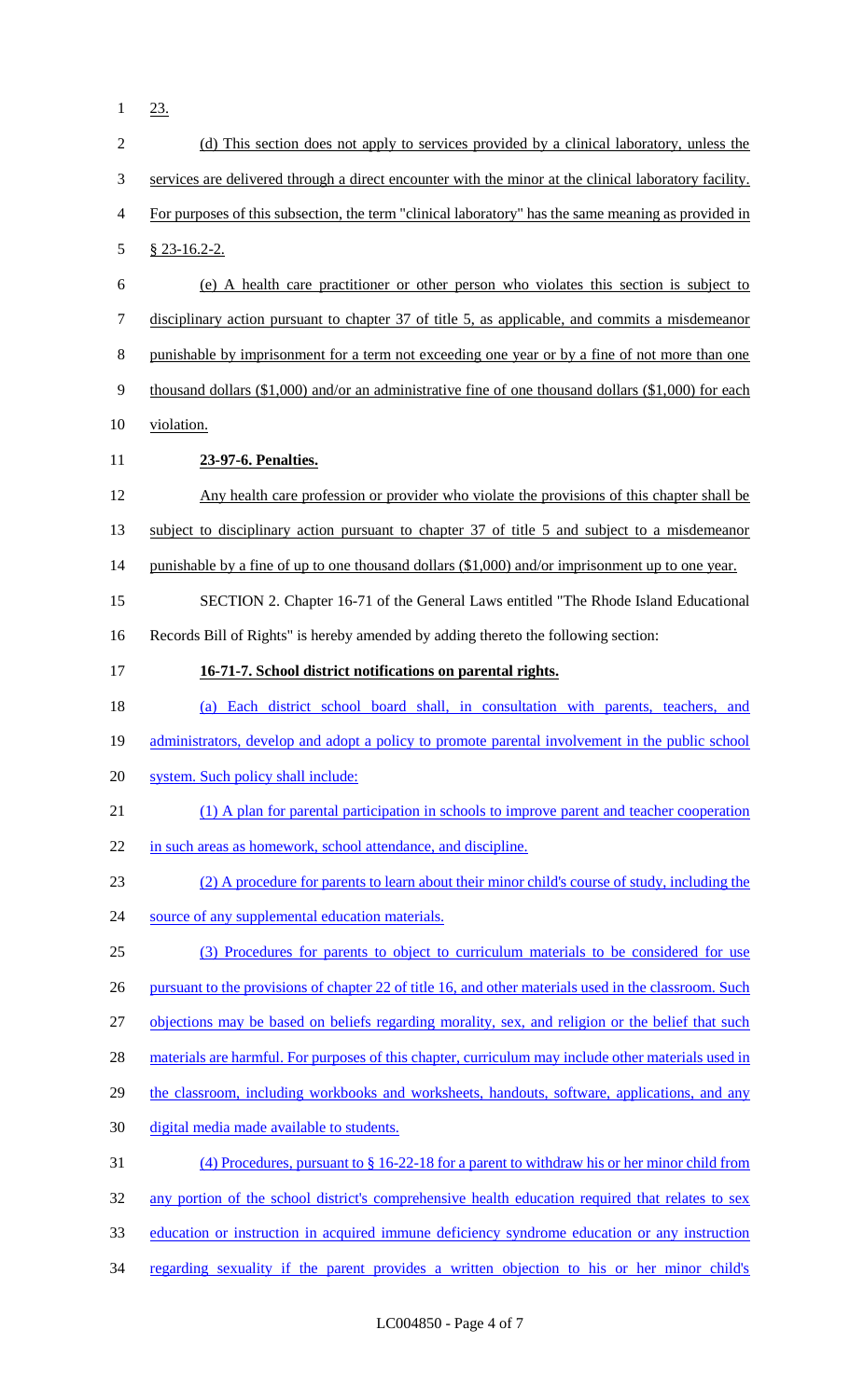| $\mathbf{1}$   | participation. Such procedures shall provide for a parent to be notified in advance of such course        |
|----------------|-----------------------------------------------------------------------------------------------------------|
| $\overline{2}$ | content in order that he or she may withdraw his or her minor child from those portions of the            |
| 3              | course.                                                                                                   |
| 4              | (5) Procedures for a parent to learn about the nature and purpose of clubs and activities                 |
| 5              | offered at his or her minor child's school, including those clubs and activities that are extracurricular |
| 6              | or part of the school curriculum.                                                                         |
| 7              | (6) Procedures for parents to learn about parental rights and responsibilities under the law,             |
| 8              | including all of the following:                                                                           |
| 9              | (i) Pursuant to $\S$ 16-22-18 the right to opt his or her minor child out of any portion of the           |
| 10             | school district's comprehensive health education that relates to sex education instruction in acquired    |
| 11             | immune deficiency syndrome education or any instruction regarding sexuality.                              |
| 12             | (ii) A plan to disseminate information, about school choice options, including open                       |
| 13             | enrollment.                                                                                               |
| 14             | (iii) In accordance with $\S$ 16-38-2, the right of a parent to exempt his or her minor child             |
| 15             | from immunizations.                                                                                       |
| 16             | (iv) The right of a parent to review statewide, standardized assessment results.                          |
| 17             | (v) The right of a parent to enroll his or her minor child in gifted or special education                 |
| 18             | programs.                                                                                                 |
| 19             | (vi) The right of a parent to inspect school district instructional materials.                            |
| 20             | (vii) The right of a parent to access information relating to the school district's policies              |
| 21             | for promotion or retention, including high school graduation requirements.                                |
| 22             | (viii) The right of a parent to receive a school report card and be informed of his or her                |
| 23             | minor child's attendance requirements.                                                                    |
| 24             | (ix) The right of a parent to access information relating to the state public education system,           |
| 25             | state standards, report card requirements, attendance requirements, and instructional materials           |
| 26             | requirements.                                                                                             |
| 27             | $(x)$ The right of a parent to participate in parent-teacher associations and organizations that          |
| 28             | are sanctioned by a district school board or the department of education.                                 |
| 29             | (xi) The right of a parent to opt out of any district-level data collection relating to his or            |
| 30             | her minor child not required by law.                                                                      |
| 31             | (b) A district school board may provide the information required in this section                          |
| 32             | electronically or post such information on its website.                                                   |
| 33             | (c) A parent may request, in writing, from the district school superintendent the information             |
| 34             | set forth in and required under this section. Within ten (10) days, the district school superintendent    |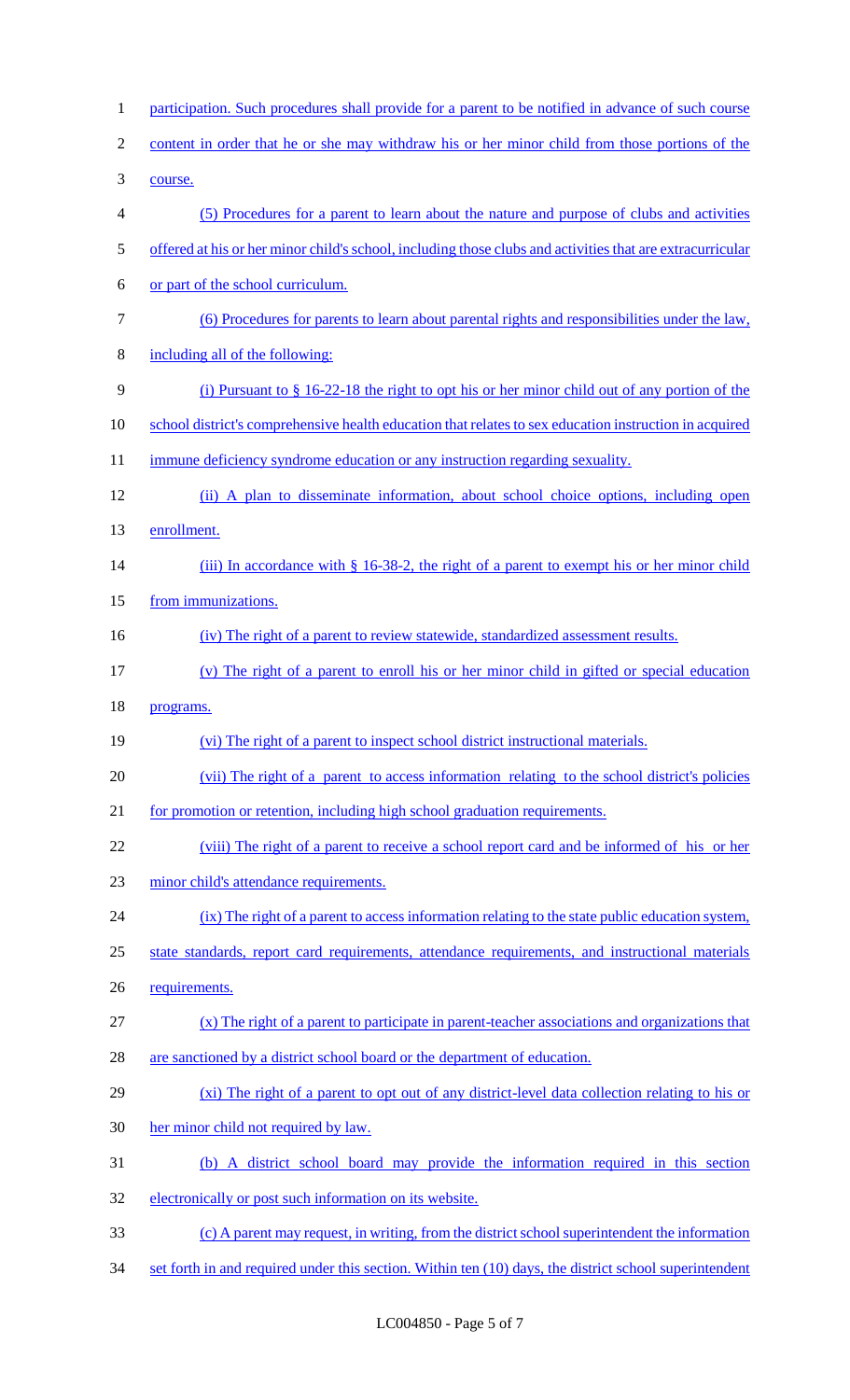- 1 shall provide the information to the parent. If the district school superintendent denies a parent's
- 2 request for information or does not respond to the parent's request within ten (10) days, the parent
- 3 may appeal the denial to the district school board. If possible, the district school board shall place
- 4 a parent's appeal on the agenda for its next public meeting. If it is too late for a parent's appeal to
- 5 appear on the next agenda, the appeal shall be included on the agenda for the subsequent meeting.
- 6 (d) The governing body of a school who violates or allows the violation of this section shall
- 7 be liable for a civil penalty, not less than one thousand dollars (\$1,000) per instance. This penalty
- 8 shall be assessed and recovered in a civil action brought by the attorney general in any court of
- 9 competent jurisdiction. Any penalty assessed and recovered in an action brought pursuant to this
- 10 subsection shall be paid to the general treasurer and added to the general fund.
- 11 SECTION 3. This act shall take effect upon passage.

#### ======== LC004850 ========